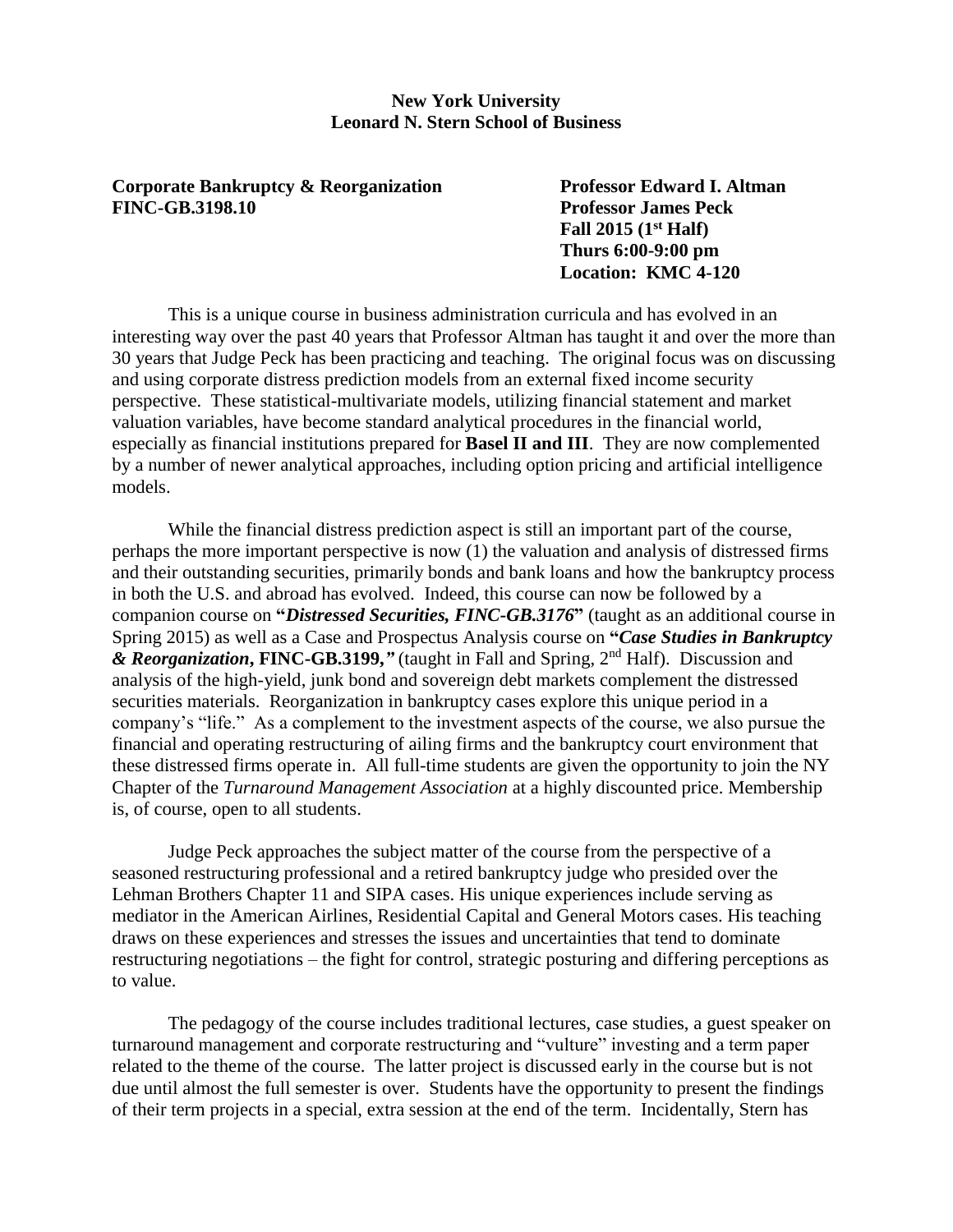"hatched" at least five-dozen vulture investors and traders of distressed securities over the years and this course is oftentimes the "breeding ground" for these successful "birds."

#### **Course Outline**

#### **I. General Course Description & Objectives**

An in-depth study of practical and theoretical financial aspects and implications of corporate bankruptcy, credit analysis, and leveraged and distressed restructurings. Among the topics discussed are the bankruptcy-reorganization process; techniques and procedures to value firms in distress and/or reorganization; global implications of credit risk, predicting impending problems of various types of companies including manufacturing firms, retailers and commercial banks; the effect of bankruptcy on total share valuation; investment strategies relevant to distressed companies' securities; financial restructuring; high yield "junk" bonds; the emergingmarket corporate debt market; and the implications of bankruptcy analysis to financial lending institutions and non-financial corporate management personnel. References will be made to recent corporate failures and cases as well as to empirical and theoretical scholarly and professional studies.

#### **II. Course Requirements & Instructions**

The pedagogy of the course includes seminar-type discussion of issues and latest research in the field, analysis of case studies, guest speakers, and student presentations of their caseresearch reports. The **major written requirement** will be an in-depth report of a significant corporate bankruptcy or a paper related to the theme of the course. Students are required to work in small **groups of two to four members**. See partial list of bankrupt firms and paper themes attached. Participants of the course are responsible for the required readings of each session's discussion.

#### **III. Additional Practitioner Presentations**

There will be one or two practitioner presentations on class-related subjects. These presentations will be held during the semester in our section and also in Professor Altman's morning section on Tuesday or Thursday, 10:30-11:50am in KMC 2-80. You are invited to attend or can view these sessions on the class streaming videos (schedule will be distributed in class).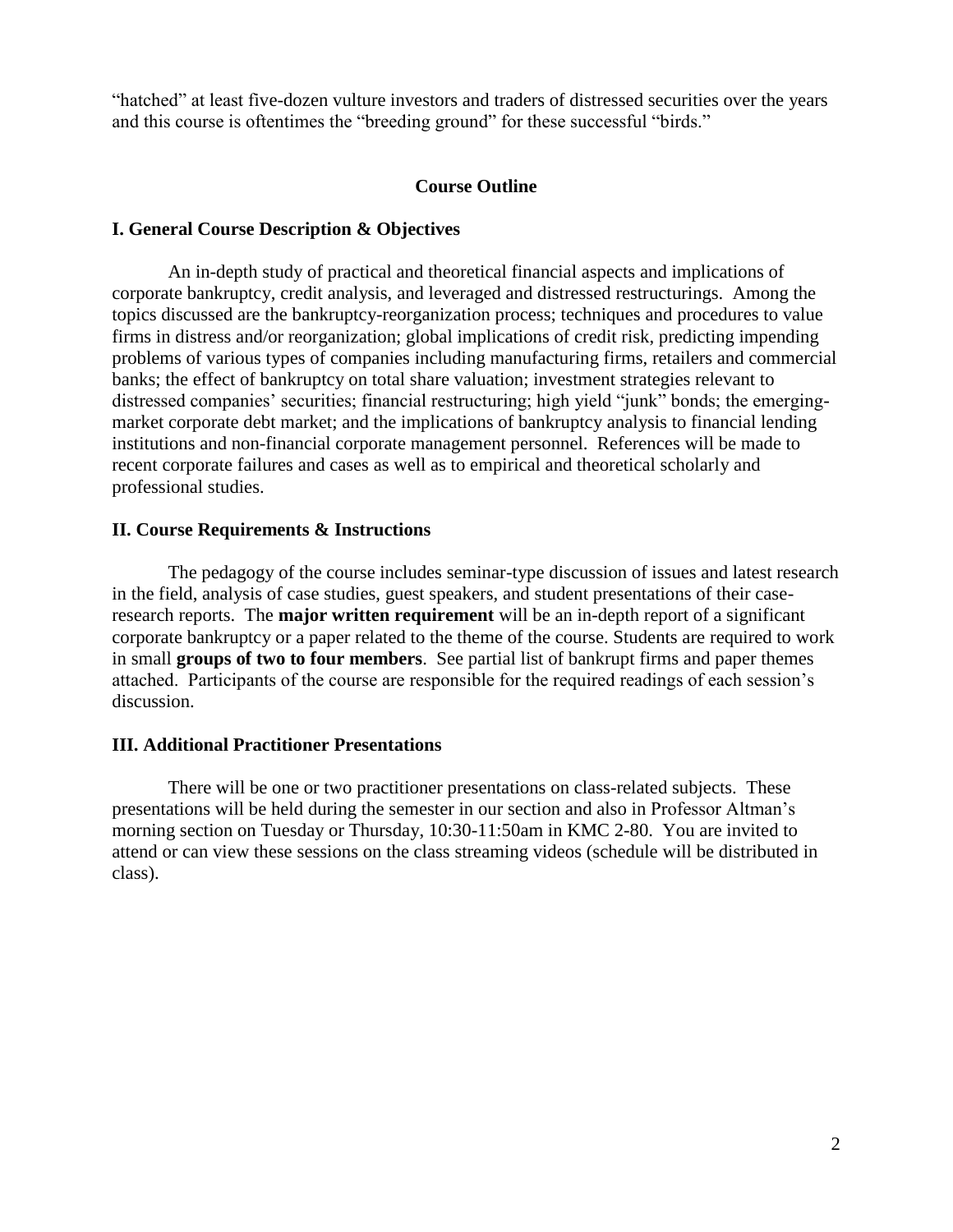# **Required Materials:**

- A. Edward I. Altman and Edith Hotchkiss, **Corporate Financial Distress & Bankruptcy,**  3 rd ed., John Wiley & Sons, 2006**.**
- B. Packet of Powerpoint Handouts and Exhibits (download from Blackboard)
- C. **Suggested books -** If **"Investing in Distressed Securities"** and/or **"Managing Credit Risk"** is very important to you, the following books are recommended:
	- a. J. Caouette, E. Altman, P. Narayanan & R. Nimmo, **Managing Credit Risk: The Great Challenge For Global Financial Markets**, 2nd edition, John Wiley & Sons, 2008
	- b. E. Altman, **Distressed Securities: Analyzing & Evaluating Market Potential & Investment Risk**, Probus, 1991, reprinted by Beard Books, 1999
	- c. S. Moyer, **Distressed Debt Analysis**, J. Ross, 2005
	- d. H. Rosenberg, **The Vulture Investors**, 1 st or 2nd edition, John Wiley & Sons.

# **IV. Detailed Course Outline**

#### **Session Dates Subject and Readings**

#### 9/17 **The Corporate Bankruptcy Phenomenon (EA)**

- Introduction to Corporate Financial Distress
	- Factors that cause firms to enter distress
- Business failures and Bankruptcies Chapter 1
- Defaults and bankruptcies in 2000-2015
- Credit crisis of 2007-2009 (Global), 2009-2015 (Euro-Sovereign)
- Valuation theory in a distressed reorganization review basic concepts
- Investing in Distressed Securities and High-Yield Debt: A Primer

# **Overview of the Bankruptcy "Industry"**

- Major Players in the reorganization process
- The Chapter 11 process Chapters 2, 4
- **Guest Speaker – Allen Kadish, President, NY Chapter of the Turnaround Management Association**

# **Discussion of Team Projects**

## 9/24 **The High-Yield Bond, Sovereign Debt and Distressed Debt Markets – Chapters 8, 9 and NYU Salomon Center Reports (EA)**

• Evolution and current status of the markets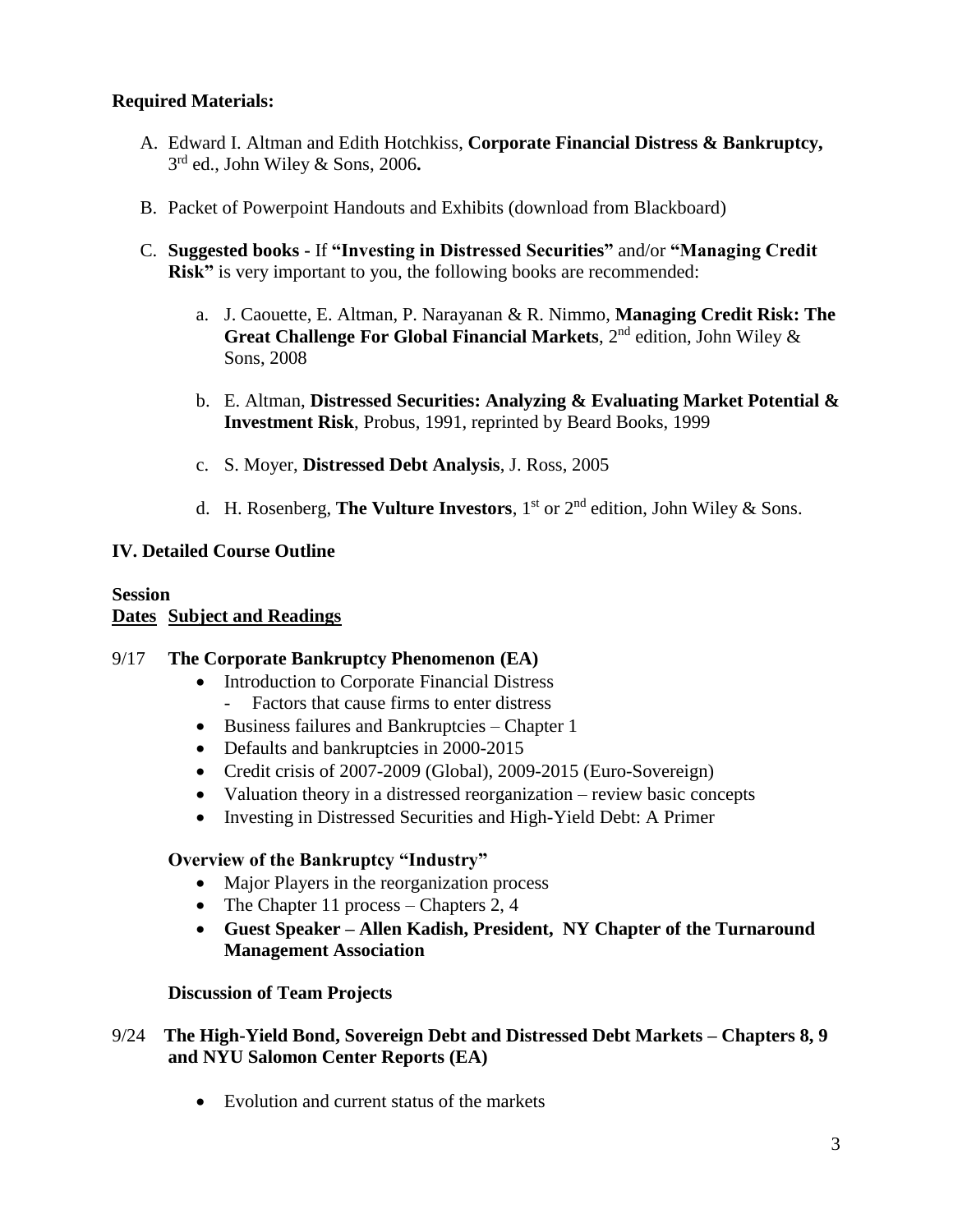- Risk and return analysis
- High-yield bonds and leveraged loans: the raw material for the distressed debt market
- Traditional default and mortality rate methods for estimating probability of default
- Recovery rate analysis
- Comparing 2007 with 2015 credit markets: Is it a Bubble?
- Collateralized debt obligations
- Size, scope, players and evolution of the distressed debt market

# 10/1 **Credit Scoring Models: Predicting Financial Distress (EA)**

- Z-Score,  $Z^{\prime\prime}$ -Score and Z-Metrics analysis Chapters 11 & 12 in text
- KMV, Neural Networks, etc.
- Enron/WorldCom and GM/Ford discussion
- For emerging markets-expanded version of  $Z$ "-Score Chapter 12
- The rating agency industry changes after the crisis?

# 10/1 **Implications & Applications of Financial Distress Prediction Models**

- For investors Chapter 13
- For bankers Chapter  $13$
- For managers the corporate renewal process Chapter 14
- The GTI Corporate Turnaround Chapter 14
- How to avoid Chapter 22

# 10/1 **Sovereign Risk Analytics – Predicting Sovereign Default**

- Bottom-up approach
- Is the Euro crisis over?
- Next trouble spot?

# 10/8 **Transactional Risks Financing, Sale and Use of Property (JP)**

- Automatic stay
- Ipso facto clauses
- Avoidance powers
- Executory contracts
- Equitable subordination and claim priority
- Debtor in possession financing
- Sale of operating business without a reorganization plan
- Lehman and Chrysler

## 10/15 **Guest Speaker on Corporate Debt Restructurings from an IB Firm Perspective: Tim Coleman, Head of Corporate Restructuring, the Blackstone Group (EA & JP)**

- Investment bankers and turnaround management
- Valuation in bankruptcy
- Current issues, hot-areas and career opportunities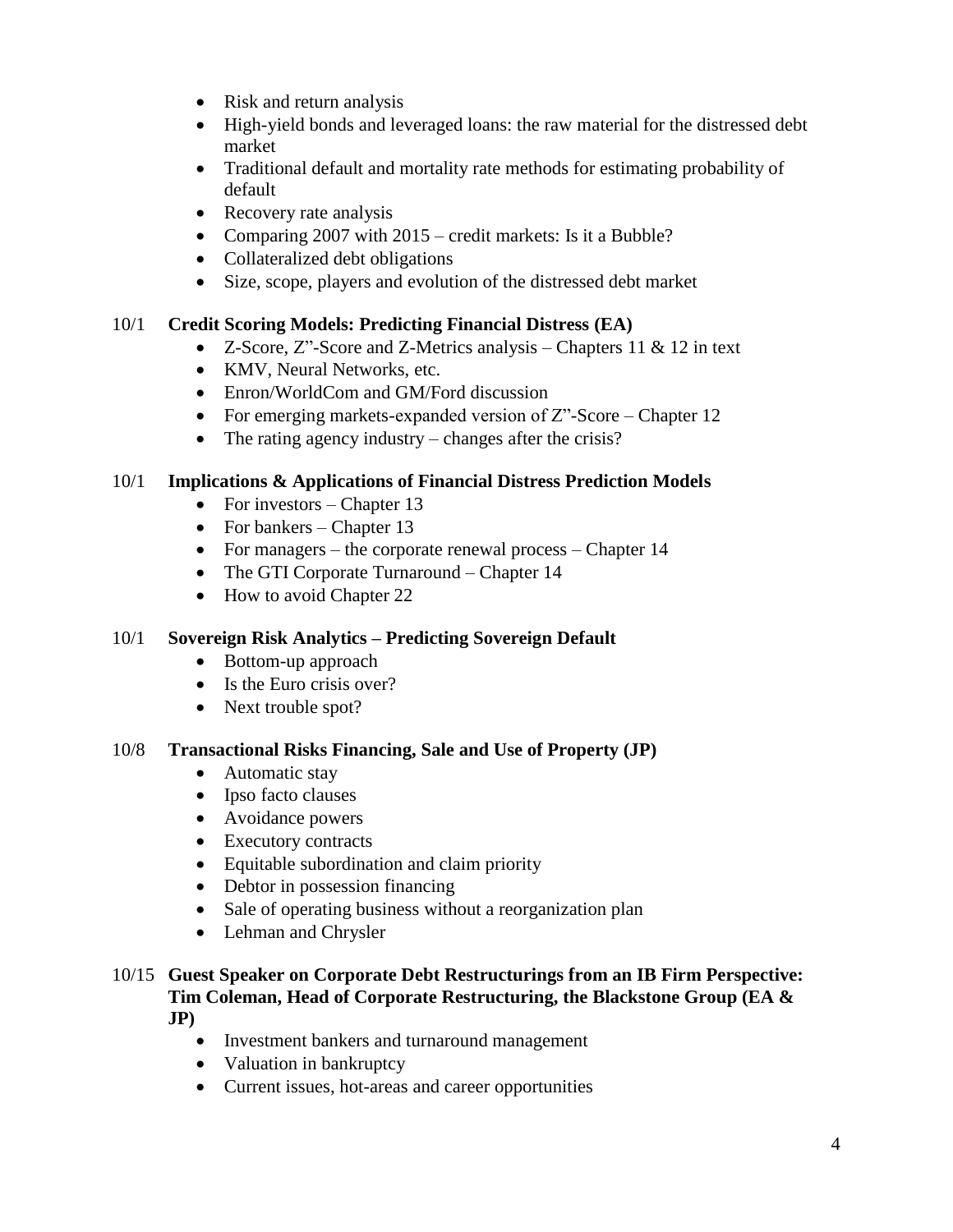# 10/15 **Current Issues and Proposals on Revising fhs Bankrutpcy Code (JP)**

## **Avoiding Chapter 22 – is it Desirable? (EA)**

#### 10/22 **Chapter 11 Plan of Reorganization (JP)**

- Plan support agreements and fear of free fall bankruptcies
- Prenegotiated or prepackaged plans
- Plan mediation to overcome negotiating blockage
- The rise and role of the "ad hoc" committee EFH as example
- Material non-public information ResCap as example
- Confirmation, capital structure and feasibility

#### 10/22 **Cross Border Issues**

- Nortel joint trial and conundrum of judicial consistency
- Lehman protocol

# 12/17 S**tudent presentations on December 17 of term reports: all reports due December 17 (Incompletes are possible).**

- Attendance mandatory for all students, unless conflicting with other courses.
- **Grading:** Will be based primarily on the term project with smaller weights for in-class contribution. Term project discussed in class (see sample of possible topics listed below).

| <b>Office Hours/Location:</b> | Professor Altman                     |
|-------------------------------|--------------------------------------|
|                               | Thursday: $2:00 - 4:00$ p.m.         |
|                               | & by appointment, KMC bldg, Rm. 9-61 |
|                               | Phone: 212 998-0709                  |
|                               | Fax: 212 995-4220                    |
|                               | Email: ealtman@stern.nyu.edu         |
|                               | Web: www.stern.nyu.edu/~ealtman      |
|                               |                                      |
|                               |                                      |

Professor Peck Office: Morrison & Foerster LLP 250 W. 55th Street New York, NY 10019 Email: [jpeck@stern.nyu.edu](mailto:jpeck@stern.nyu.edu) [jpeck@gmail.com](mailto:jpeck@gmail.com)